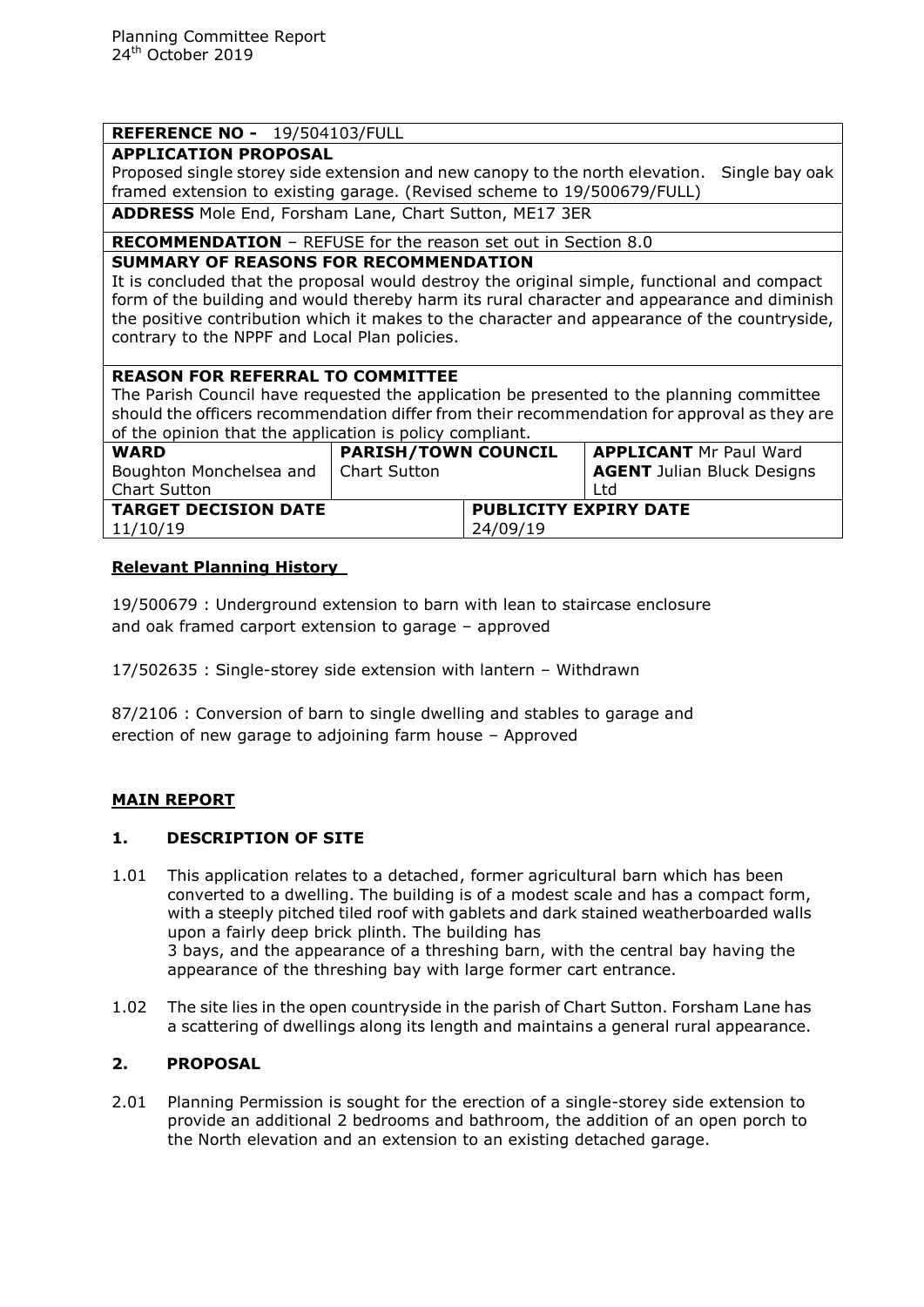### **3. POLICY AND OTHER CONSIDERATIONS**

The National Planning Policy Framework (NPPF) National Planning Practice Guidance (NPPG) Development Plan: DM1, DM3, DM4, DM30, DM32, SP17, SP18 Supplementary Planning Documents: Residential Extensions

## **4. LOCAL REPRESENTATIONS**

#### **Local Residents:**

4.01 None

### **5. CONSULTATIONS**

(Please note that summaries of consultation responses are set out below with the response discussed in more detail in the main report where considered necessary)

5.01 Conservation Officer Object to the proposal on the grounds of harm to the significance of the non-designated heritage asset.

Chart Sutton Parish Council

5.02 Recommend approval of the proposal

### **6. APPRAISAL**

#### **Main Issues**

- 6.01 The key issues for consideration relate to:
	- Principle of development
	- Visual Impact
	- Impact on Non-designated heritage asset
	- Residential Amenity
	- **Highways**
	- Biodiversity

### **Principle of Development**

- 6.02 Policy SP 17 of the local plan states that development must not result in harm to the character or appearance of the countryside.Policy DM 30 also relates to development within the countryside. This policy states that, where an extension or alteration to an existing building is proposed, it should, inter-alia, have no significant adverse impact on the form, appearance or setting of the building and that it should respect the architectural and historical integrity of any adjoining building or group of buildings of which it forms a part.
- 6.03 Policy DM 32 specifically relates to extensions to dwellings in the countryside. This policy requires, inter-alia, that householder development does not overwhelm or destroy the original form of the existing dwelling and that it is visually acceptable in the countryside.
- 6.04 The Council's adopted Supplementary Planning Document "Residential Extensions"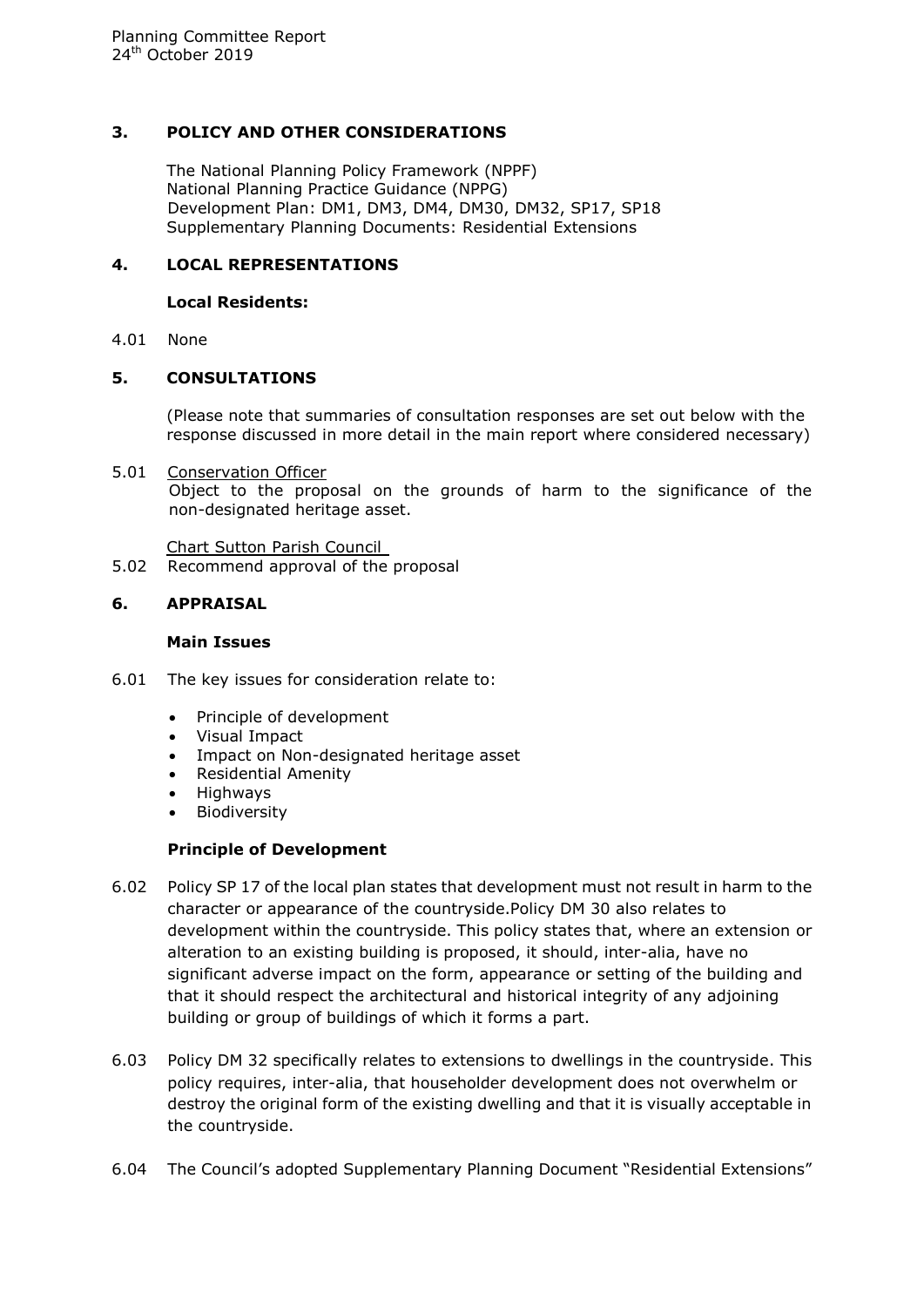generally resists extensions to converted traditional rural buildings such as barns and oast houses in principle, due to their adverse impact upon the form and character of such buildings. It states:

"Extensions to dwellings in the countryside which have been converted from buildings originally in non-residential use, such as oast houses, barns and other farm buildings, will not normally be permitted where this would have an unacceptable impact on the original form and character of the building. Many rural buildings have a simple form such as a rectilinear floor plan which fits well with their original function and the character of the countryside and others have an historic form and character which should be retained. In granting consent for conversions the Council seeks to preserve the original form and character of the building. Proposals for extensions to such buildings should not therefore destroy that form or character and will not normally be considered acceptable" (paragraph 5.14).

- 6.05 Paragraph 5.20 states "Extensions will not be permitted to dwellings created from traditional rural buildings including oast houses, barns and other farm buildings where they would have an unacceptable impact on the form or character of the original building".
- 6.06 In this case is noted that permitted development rights for all extensions and alterations to the building were removed at the time of conversion by condition 6 planning permission of 87/2106 - a situation specifically referred to in paragraph 5.14 of the residential extensions guidelines. Indeed, the removal of these rights gives control over future extensions in order to preserve the form and character of the building.
- 6.07 It is noted that an extension to the existing detached garage is sought. This has already been approved under application reference 19/500679 and is not considered to result in any significant harm. The following therefore concentrates on the changes to the former barn.

### **Visual Impact**

- 6.08 The host building is a modest converted barn which exhibits a clear sense of balance and proportion through its simple, compact and symmetrical form and dominant roof. These are considered to be the key elements of its character. It is a good quality example of a traditional vernacular building of this locality and, although not listed, is regarded as a non-designated heritage asset.
- 6.09 The building has kept its simple rectilinear floor plan which fits well with its original function and its simple form and proportions are considered fundamental to its understanding as a former agricultural building and therefore to its character. Whilst additional openings have been added at the conversion and domestic planting and hard surfacing are present, it is nevertheless considered that the original form and much of its rural character and appearance have been retained and are very apparent on site. Its form, as a former agricultural barn, is highly recognizable and apparent.
- 6.10 The proposed extension, which would be attached to the building, would fundamentally change its form and alter its proportions and symmetry. Indeed, the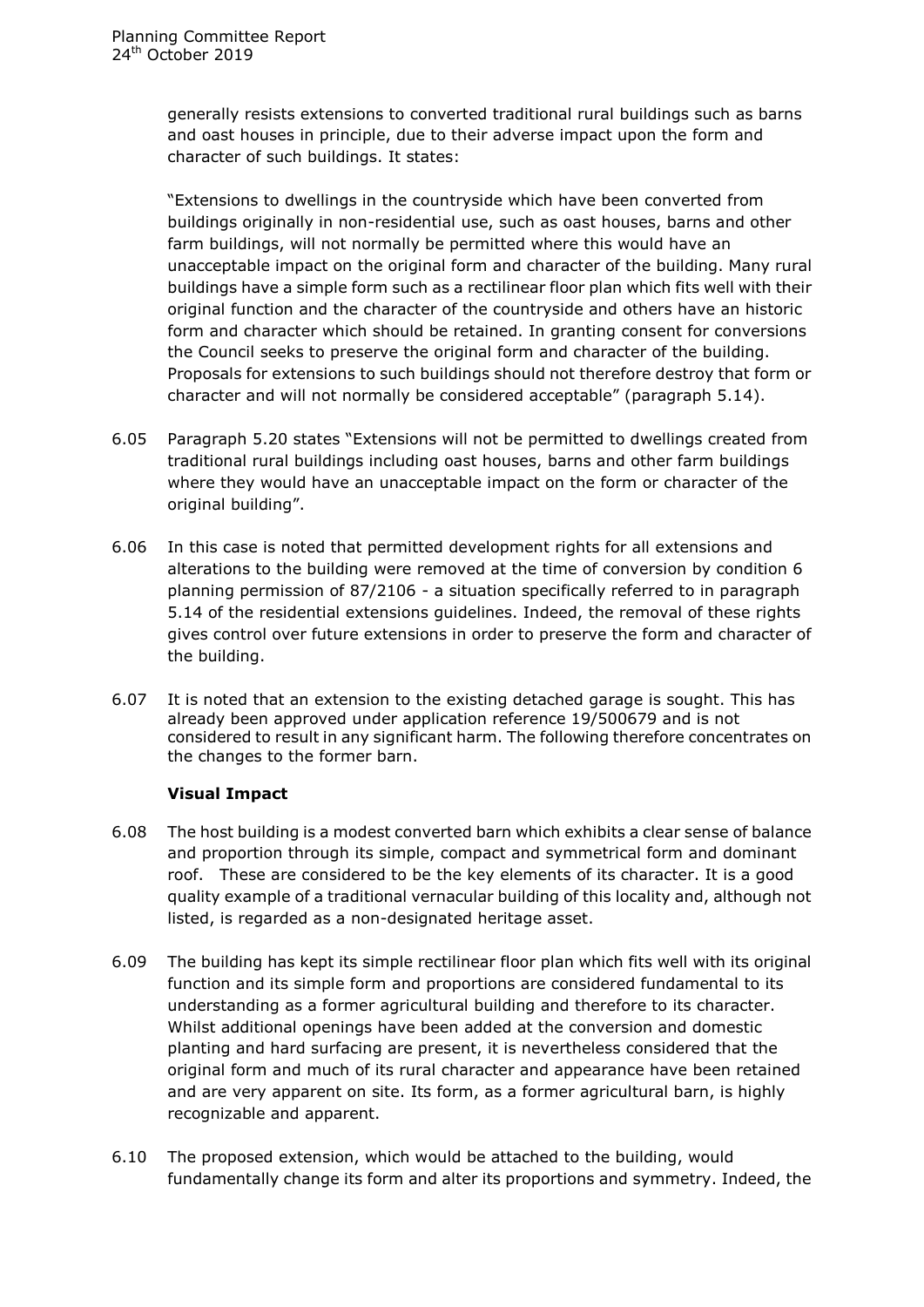appearance of the building to the West elevation is very symmetrical and it displays a compact form, with the proposed extension unbalancing the elevation and destroying that simple and compact form. It would extend both to the South and to the East and in this position, would add a domestic form of extension to the building which would be out of character. Whilst the design and access statement refers to some previous additions upon an historic map, there is no clear evidence of their appearance and indeed, this proposal is not for the reinstatement of a missing part, as the proposed extension would not be in the same location as the previously existing elements shown upon the historic map. It would therefore not reinstate any historical form or appearance of the farmstead but would instead extend the building in a manner which is out of character with the historic layout of the former farmstead.

- 6.11 The scale of the extension is additionally considered to render it particularly harmful. Whilst in itself, it might be seen as a subservient addition to the building as a whole, its position, physical attachment and proportions would harm the form and proportions of the existing building. Indeed, its depth would be approaching 60% of the depth of the original building and its length would be around 90% of the length of the original building – this is considered to be clearly disproportionate to the barn and would adversely affect its form, scale and proportions.
- 6.12 The harm would be exacerbated by the addition of a porch to the North elevation of the building. This would be of resolutely residential character, which would be out of keeping with what you would expect to see upon a former agricultural building.
- 6.13 The design and access statement refers to the fact that barns might often have such extensions, however, it is not considered that within this rural area of the borough it is typical to have extensions to barns such as this, especially a small barn of this scale. Often further agricultural needs might have been met through a new, separate building rather than an extension of this scale and position, attached to such a building.

### **Impact on Non-designated heritage asset**

- 6.14 The building is also considered to be a non-designated heritage asset. The conservation officer has stated that he considers the barn of local significance due to its historic interest and simple vernacular form, as well as its group relationship with the former farmhouse.
- 6.15 Policy SP18 requires development to be sensitive to heritage assets and their settings. Policy DM 4 also requires development affecting all heritage assets (designated or non-designated) to incorporate measures to conserve, and where possible enhance, the significance of the heritage asset. It states also, in paragraph 6.33, that, in the determination of planning applications, the relevant assessment factors, including weighing of potential harm against wider benefits of the development, are set out in detail in the National Planning Policy Framework paragraphs 131 – 135 and that these tests will be applied.
- 6.16 Since the adoption of the local plan, a revised NPPF has come into force, with the relevant section being chapter 16.
- 6.17 Paragraph 184 of the NPPF states that heritage assets "are an irreplaceable resource, and should be conserved in a manner appropriate to their significance, so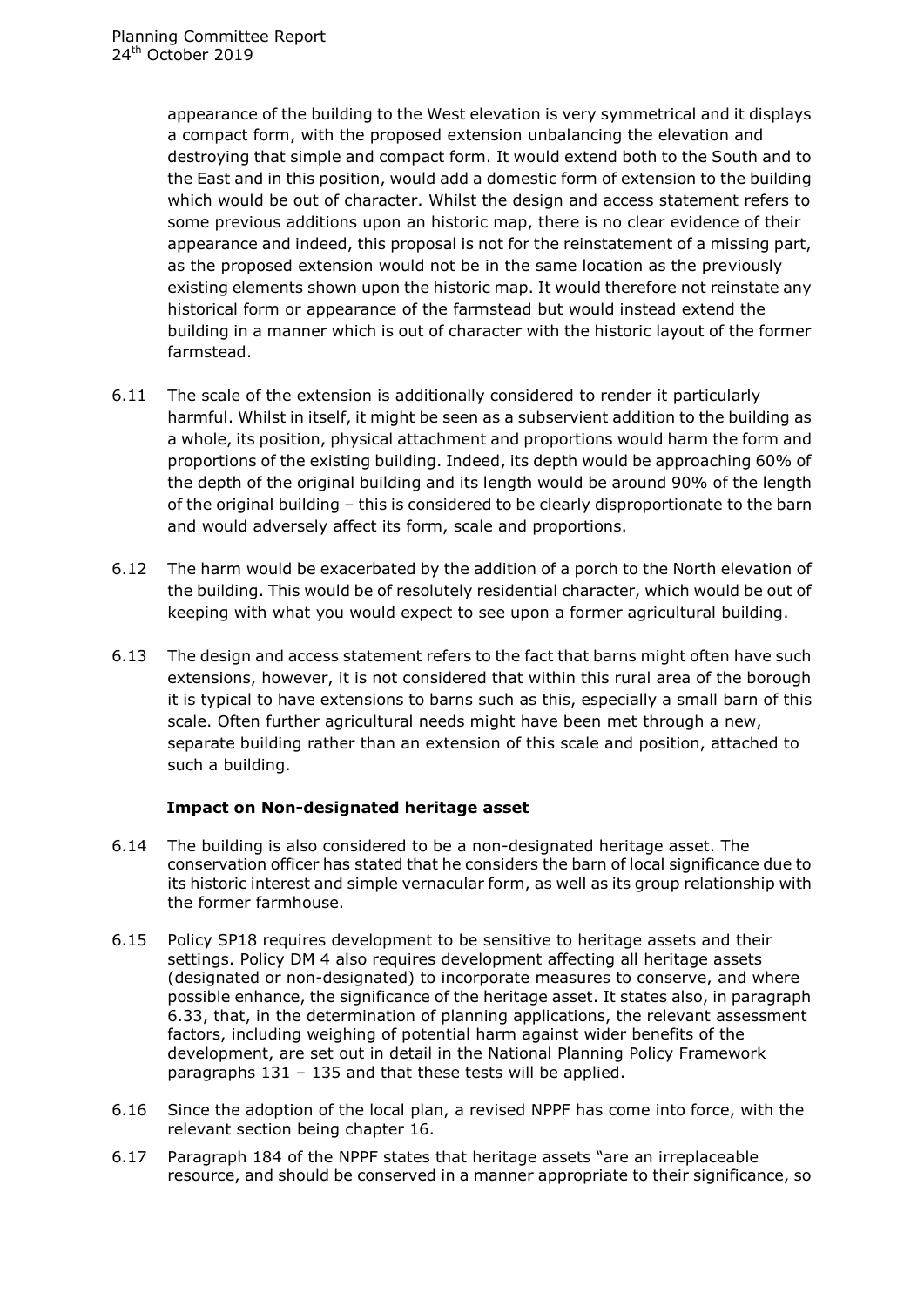that they can be enjoyed for their contribution to the quality of life of existing and future generations".

- 6.18 The National Planning Policy Framework requires a balanced judgement to be made upon applications affecting non-designated heritage assets having regard to the scale of the harm and the significance of the heritage asset.
- 6.19 The conservation officer has commented that the extension would harm the significance of the building and have the effect of fragmenting the site beyond its historic enclosed layout, and that while there is historic evidence for a projecting wing, the current proposal does not seek to reinstate this element, but rather to add an incongruous element which would be inconsistent with the form and historical development of the site. He states:

"The barn forms part of a historic farmstead grouping which  $19<sup>th</sup>$  century maps indicate previously had an enclosed courtyard plan form. There is insufficient information to date the building conclusively, but it was in existence by the 1870s and the form of the roof indicates if could be earlier than 1700 in date. The barn has local significance due to its historic interest and simple vernacular form, as well as its group relationship with the former farmhouse...

The proposed single storey extension would detract from the coherent form and character of the building and its historic relationship with the farmhouse. While there is historic evidence for a projecting wing, the current proposal does not seek to reinstate this element, but rather to add an incongruous element which would be inconsistent with the form and historical development of the site. Furthermore, the footprint of the extension would be excessively large in relation to the modest proportions of the barn. The extension would have the effect of fragmenting the site beyond its historic enclosed layout, detracting from the simple form of the barn, and causing harm to its significance…".

- 6.20 Whilst this is indeed a minor proposal, it is considered to result in a detrimental impact upon the significance of the heritage asset and significant visual harm, because it would be out of character with this simple, former functional farm building and it would destroy its simple original form and proportions. It is not considered that there are any significant wider benefits arising from this proposal. Indeed, whilst it is accepted that the dwelling currently provides a modest level of accommodation, the level of accommodation available is not considered to preclude its viable use as a dwelling and there is certainly no evidence provided with the application to demonstrate that this is the case.
- **6.21** A previous application to extend the building was going to be refused (but was withdrawn) since it was considered to destroy the very distinct form and character of the building. The applicant subsequently engaged in 2 rounds of pre-application advice and secured consent for additional accommodation underground under planning permission 19/500679. The plans and section drawings for the approved "extension" showed it to be sited wholly underground, with its roof structure covered with soil and grass and only a very modest area to provide access into this area being provided above ground. Whilst the application states that there are concerns regarding implementing that consent due to potential flooding, the site does not lie in a floodplain and there is no significant evidence within the submission to clearly demonstrate that the previously approved development would not be suitable or viable, nor that accommodation needs could not be met in a less harmful way. Therefore, having regard to the fact that a balanced decision is required to be made upon non-designated heritage assets, considering the very significant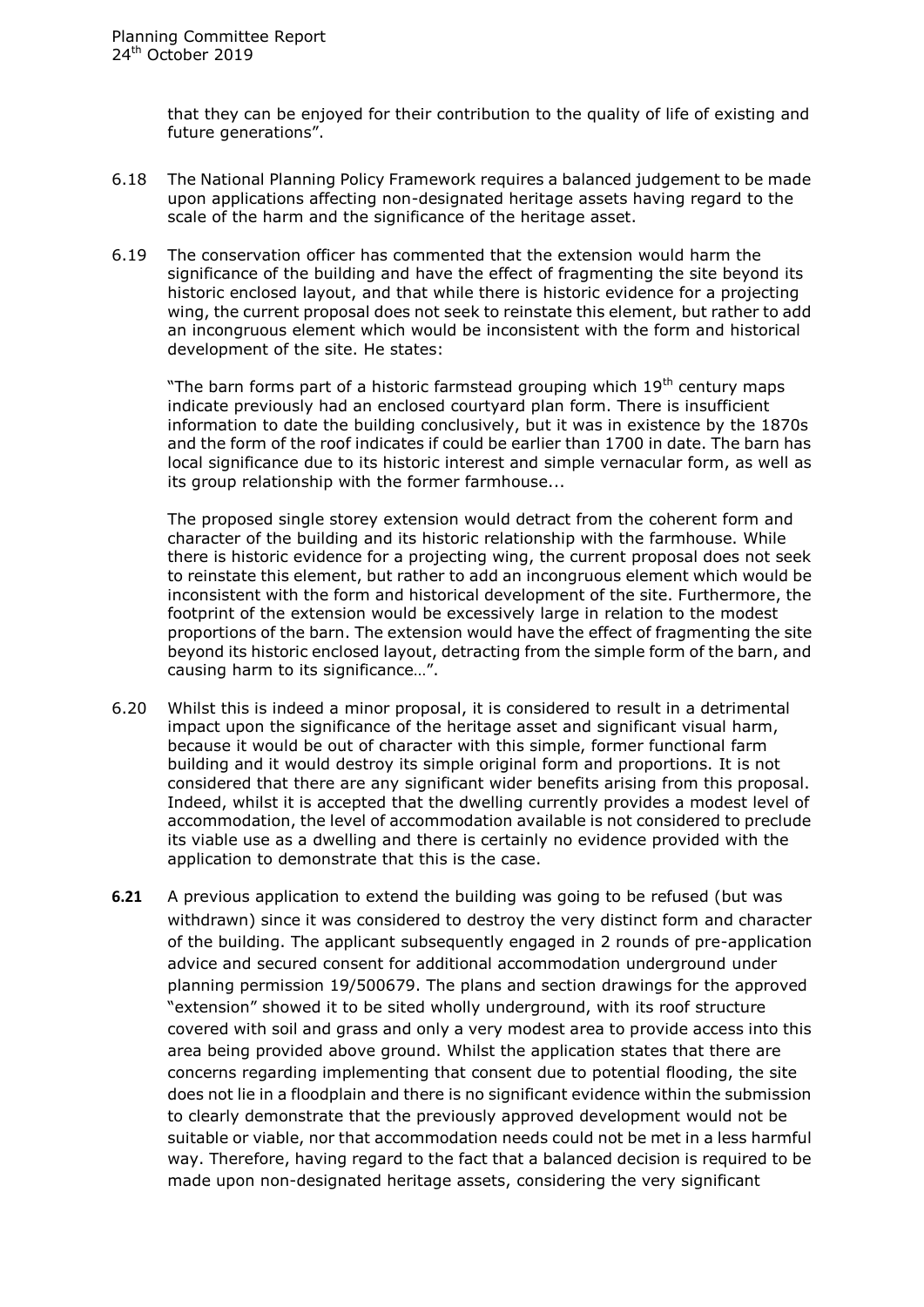adverse impact upon the form, scale, proportions and appearance of the barn, it is concluded that the balance weighs in favour of refusing the application on the grounds that the harm is not outweighed by the wider benefits.

### **Residential Amenity**

- 6.22 Policy DM1 of the local plan states that proposals should respect the amenities of occupiers of neighbouring properties and uses and provide adequate residential amenities for future occupiers of the development by ensuring that development does not result in, or is exposed to, excessive noise, vibration, odour, air pollution, activity or vehicular movements, overlooking or visual intrusion, and that the built form would not result in an unacceptable loss of privacy or light enjoyed by the occupiers of nearby properties.
- 6.23 In this case it is considered that the proposed extensions would be a significant distance away from neighbouring properties such that no harm would result to neighbouring amenity.

### **Highways**

- 6.24 Policy DM1 of the local plan states that proposals should safely accommodate the vehicular and pedestrian movement generated by the proposal on the local highway network and through the site access, and provide adequate vehicular and cycle parking to meet adopted Council standards.
- 6.25 Local plan policy DM23 states that car parking standards for residential development will:
	- i. Take into account the type, size and mix of dwellings and the need for visitor parking; and
	- ii. Secure an efficient and attractive layout of development whilst ensuring that appropriate provision for vehicle parking is integrated within it.
- 6.26 The proposal would not adversely affect parking or highways matters.

### **Biodiversity**

6.27 It is not considered that the application proposal would cause sufficient ecological harm to warrant the refusal of this application. Any biodiversity mitigation or enhancement could be satisfactorily dealt with by condition should the application be considered acceptable in all other respects.

### **7. CONCLUSION**

7.01 It is concluded that the proposal would destroy the original simple, functional and compact form of the building, which is considered to be a non-designated heritage asset, and would thereby harm its rural character and appearance and diminish the positive contribution which it makes to the character and appearance of the countryside. Refusal is recommended.

### **8. RECOMMENDATION**

REFUSE planning permission for the following reason(s):

(1) The proposed extension and alterations to the existing barn, which is considered